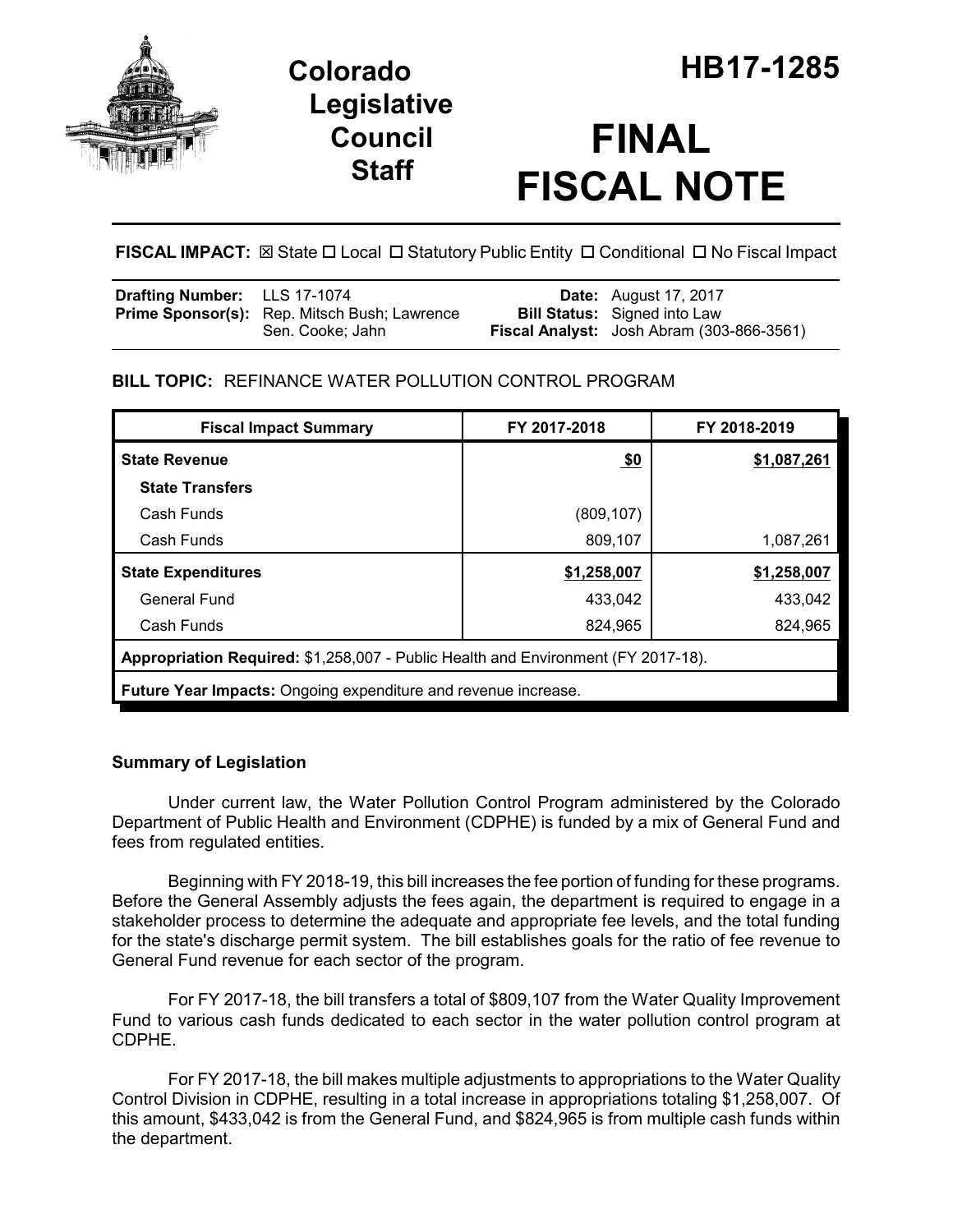Page 2

# Page 2<br>August 17, 2017 **HB17-1285**

#### **Background**

Legislation passed in the 2016 session (House Bill 16-1413) repealed the single fund used by CDPHE to deposit water pollution control fees and replaced it with multiple cash funds dedicated to each sector in the Water Pollution Control Program. That law also transferred the unreserved balance of \$1,208,007 from the Water Quality Improvement fund to the General Fund. For FY 2016-17, the transferred balance was appropriated back to the separate cash funds in amounts calculated to support each sector. That appropriation was intended as a one-time General Fund transfer to support the program due to insufficient fee revenue. The CDPHE was required to conduct a stakeholder process regarding fee setting and report to the Joint Budget Committee prior to the 2017 legislative session.

#### **State Revenue**

*Beginning with FY 2018-19, the bill increases cash funds revenue from fees by \$1,087,261 per year.* Fees are increased for multiple permitting functions across several sectors of the clean water program. Table 1 estimates the percentage and dollar increase for the sectors with fee increases.

| Table 1. Fee Revenue Under HB 17-1285 For FY 2018-19 |                                      |                                              |  |  |
|------------------------------------------------------|--------------------------------------|----------------------------------------------|--|--|
| <b>Clean Water Sector</b>                            | <b>Total Percent</b><br>Fee Increase | <b>Annual Dollar</b><br>Amount Fee Increase* |  |  |
| Commerce and Industry                                | 61%                                  | \$602,129                                    |  |  |
| Construction                                         | $0\%$                                |                                              |  |  |
| <b>Municipal Storm Sewer</b>                         | 30%                                  | 42,923                                       |  |  |
| Pesticides                                           | 2%                                   | 213                                          |  |  |
| <b>Public and Private Utilities</b>                  | 22%                                  | 437,996                                      |  |  |
| <b>Water Quality Certification</b>                   | 2%                                   | 4,000                                        |  |  |
| <b>TOTAL</b>                                         |                                      | \$1,087,261                                  |  |  |

*Fee calculations are estimated with incomplete information contained in the CDPHE's FY 2017-18 budget request. This table will be updated as complete information is obtained.*

#### **State Transfers**

For FY 2017-18, the bill transfers \$809,107 from the Water Quality Improvement Fund to the General Fund, and then transfers the following amounts from the General Fund to cash funds dedicated to each sector in the water pollution control program at CDPHE:

- \$152,772 to the Commerce and Industry Sector Fund;
- \$23,046 to the Municipal Separate Store Sewer Sector Fund; and
- \$633,289 to the Public and Private Utilities Sector Fund.